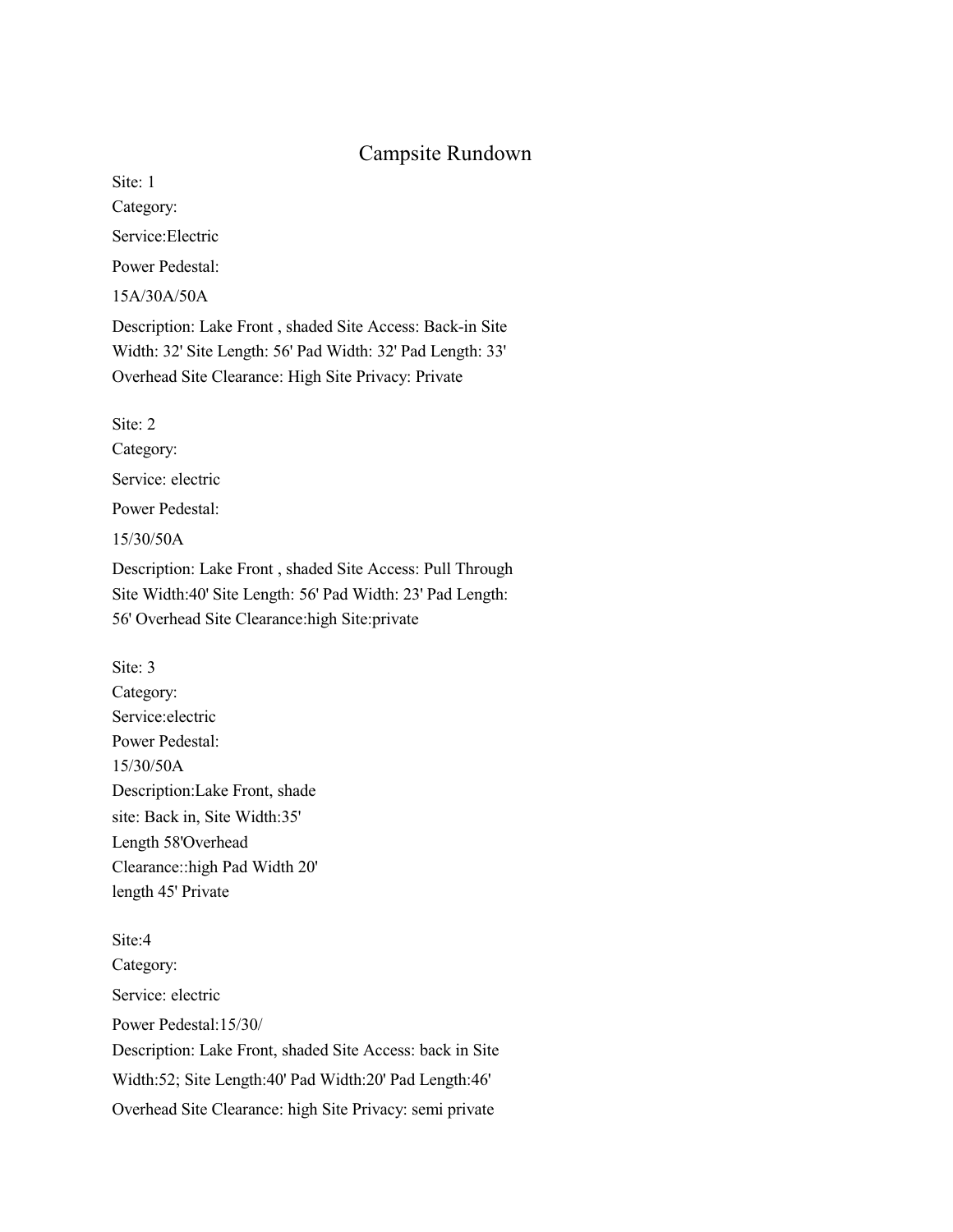Site: 5 Category: Service:electric Power Pedestal:

15/30/50A

Description: Lake Front 30A, shaded Site Access: back in Site Width: 50' Site Length: 45' Pad Width: 18' Pad Length: 45' Overhead Site Clearance: High Site Privacy:semi private

Site: 6 Category: Service:Electric Power Pedestal: 15/30/50A Allowed Description: Lake Front 30A, shaded Site Access:back in Site Width:30' Site Length: 57' Pad Width:32' Pad Length: 50' Overhead Site Clearance: high Site Privacy: Private

Site: 7 Category: Service: electric Power Pedestal: 15/30/50A Description:Lake Front 30A, shaded Site Access: Pull through Site Width: 49' Site Length: 66' Pad Width: 31' Pad Length: 66' , Site:Private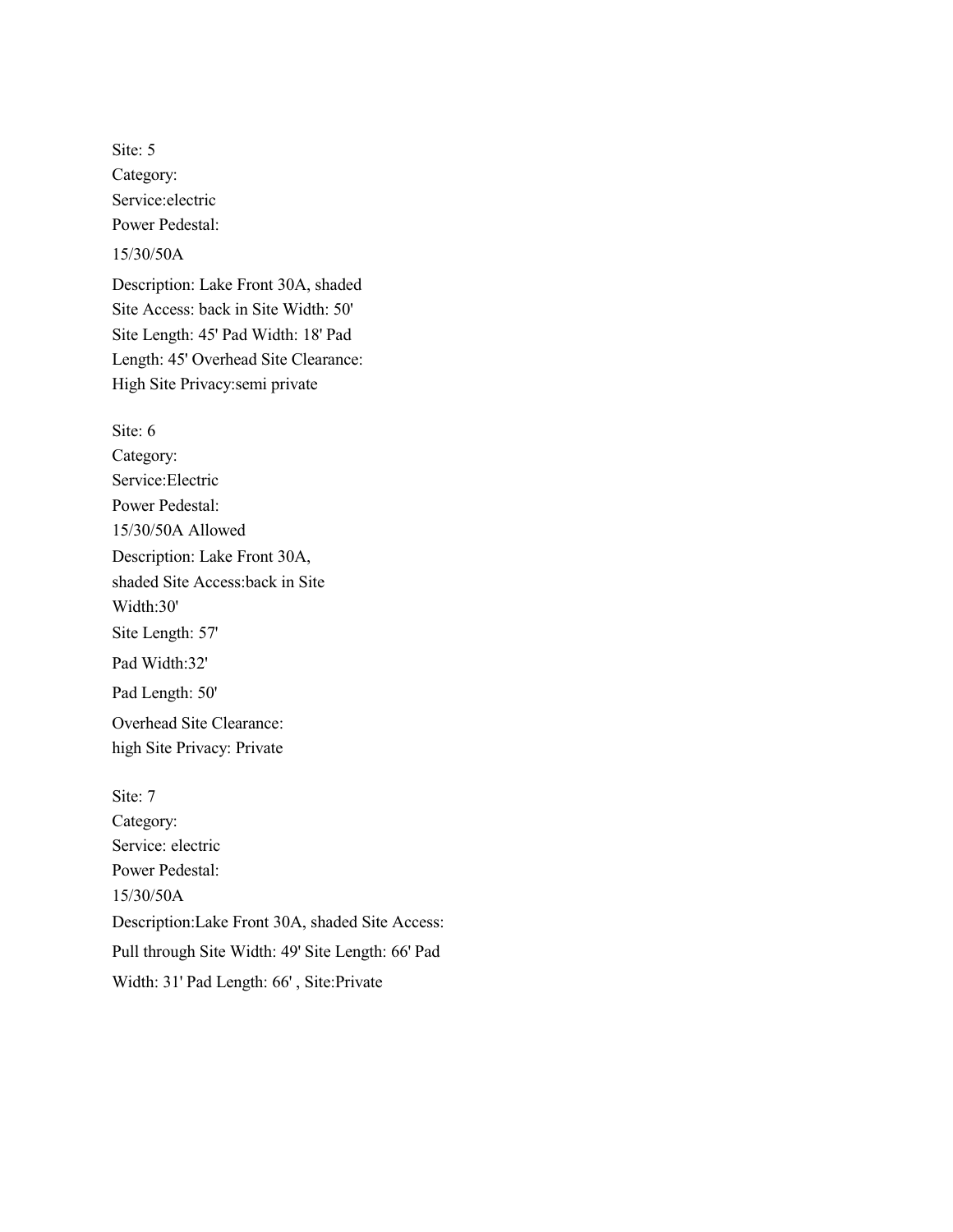Site 8: Category: service:electric Power Pedestal: 15/30/50A Description: Lake Front, 30A, shaded Site Access:back in Site Width: 30' Site Length: 58' Pad Width: 22' Pad Length: 37' Overhead Site Clearance: high, Site Private

Site: 9 Category: Servicr electric Power Pedestal: 15/30A Site Access: Back-in Site Width: 45' Site Length: 45' Pad Width: 24' Pad Length: 38' Overhead Site Clearance:High Privacy: private

Site: 10 Category: Servicre:electric Power Pedestal: 15/30A Site Access: pull thru Site Width: 42' Site Length: 80' Pad Width: 20' Pad Length: 50' Overhead Clearance: high,Site Privacy:shaded p

Site: 11 Category: Service:electric Power Pedestal: 15/30A Description: shaded Site Access: pull thru Site Width: 42' Site Length: 72' Pad Width: 22' Pad Length: 50' Overhead Site Clearance: high Site Privacy: private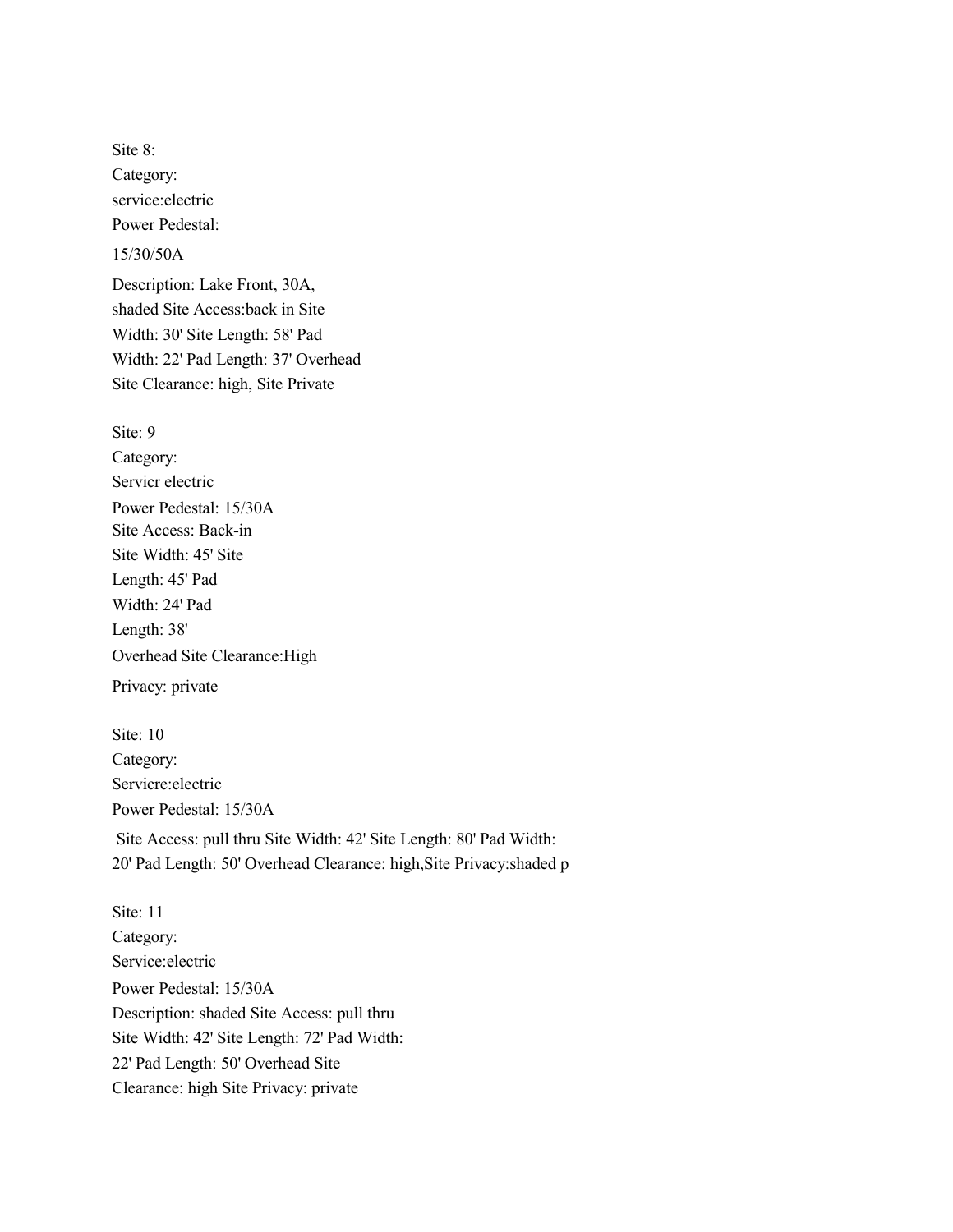Site: 12 Category: service:electric Power Pedestal: 15/30 A Allowed Equipment: max Description: 30a electrical,Site Access: back in Site Width: 37' Site Length: 58' Pad Width: 28' Pad Length: 40' Overhead Site Clearance: high Site Privacy: private

Site: 13 Category: Service: electric Power Pedestal: 15/30A Description: 30A Electric, shaded Site Access: back in Site Width: 32' Site Length: 62' Pad Width: 28' Pad Length: 36' Overhead Site Clearance: high Site Privacy: privacy

Site: 14 Category: Service: electric Power Pedestal:15/30A Back in, shaded Site Access: back in Site Width: 30' Site Length: 54' Pad Width: 17' Pad Length: 40'

Overhead Site Clearance: high Site Privacy: private

Site: 15A Category Service:electric Power Pedestal: 15/30A

Description: 30A, back in, shaded Site Access: back in Site Width: 53' Site Length: 44' Pad Width: 24' Pad Length: 46' Overhead Site Clearance: high Site Privacy: double site; semi private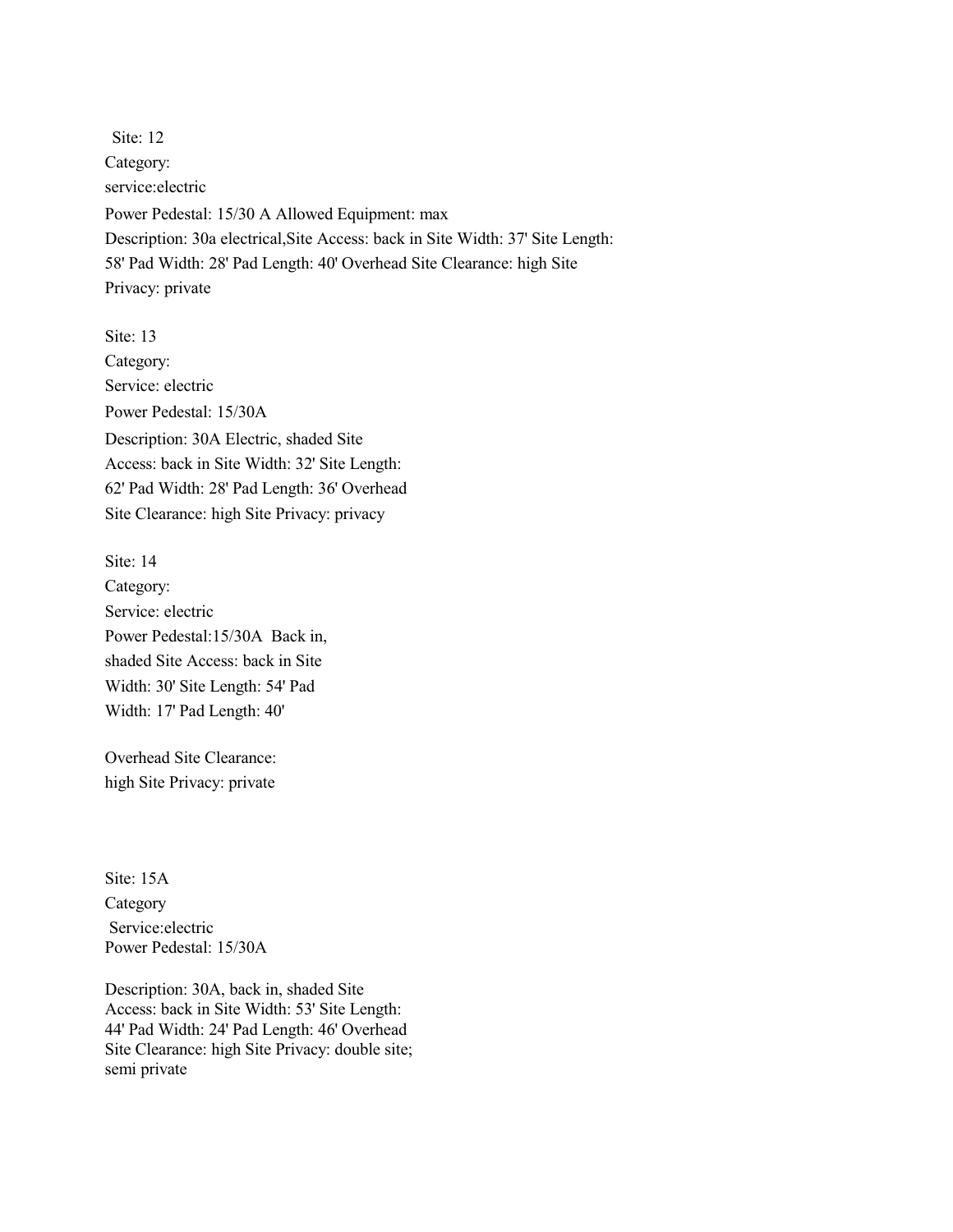Site: 15B Category: Service: electric Power Pedestal: 15/30A Description: 30A, back in, double site, shaded Site Access: Back in Site Width: 22' Site Length: 48' Pad Width: 15' Pad Length: 41' Overhead Site Clearance: high Site Privacy: double site; semi private

Site: 16

Category: Service: electric Power Pedestal: 15/30A back in, shaded Site Width: 36' Site Length: 90' Pad Width: 20' Pad Length: 70' Overhead Site Clearance: high Site Privacy: semi private

Site: 17

Category:

Service: electric

Power Pedestal: 15/30A Back in, shaded Site Width: 28' Length 64' Pad Width: 24' Pad Length: 48' Overhead Site high, semi private

Site: 18 **Category**  Service: electric Power Pedestal: 15/30A back in, shaded Site Width: 38' Site Length: 58' Pad Width: 22' Pad Length: 52' Overhead Site Clearance: high Site Private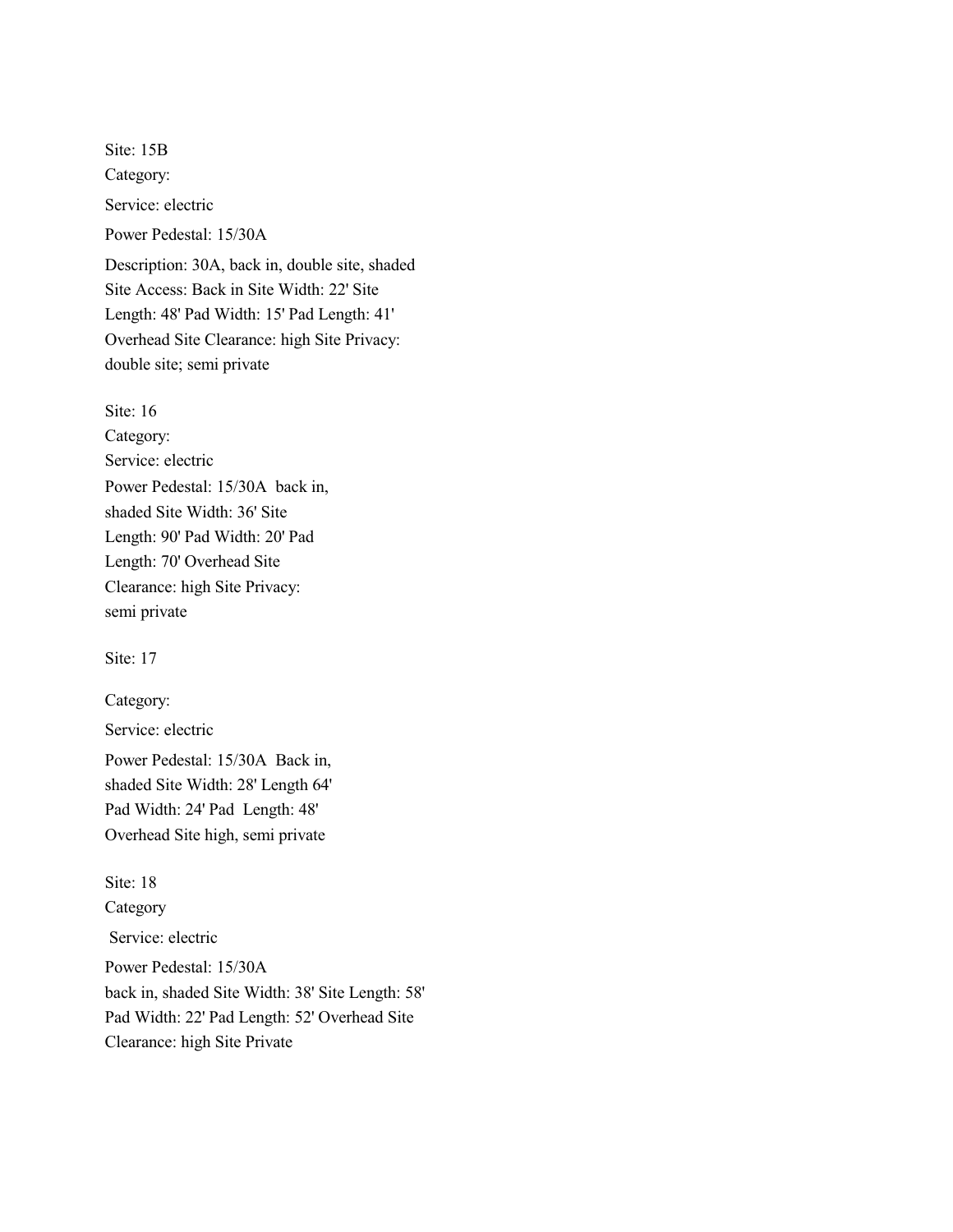Site: 19 Category: Service: electric Power Pedestal: 15/30A back in, shaded Site Width: 38' Site Length: 58' .Pad Width: 22' Pad Length: 52' Overhead Site Clearance: high Site Privacy: semi-private

Site: 20 Category: Service Electric

Power Pedestal : 15/30A, back in, shaded Site Width: 29' Site Length: 65' Pad Width: 22' Pad Length: 40' Overhead Site Clearance: high Site Privacy: semi-private

Site: 21 Category: Service: electric Pedestal:15/30A Pull Through site :

Width: 35' Site Length: 70' Pad Width: 18' Pad Length: 60' Overhead Site Clearance: high Site Privacy: private shade

Site: 22 Category: Service: electric Power Pedestal: 15/30A pull thru, shaded Site Width: 48' Site Length: 62' Pad Width: 32' Pad Length: 52' Overhead Site Clearance: high Site Private: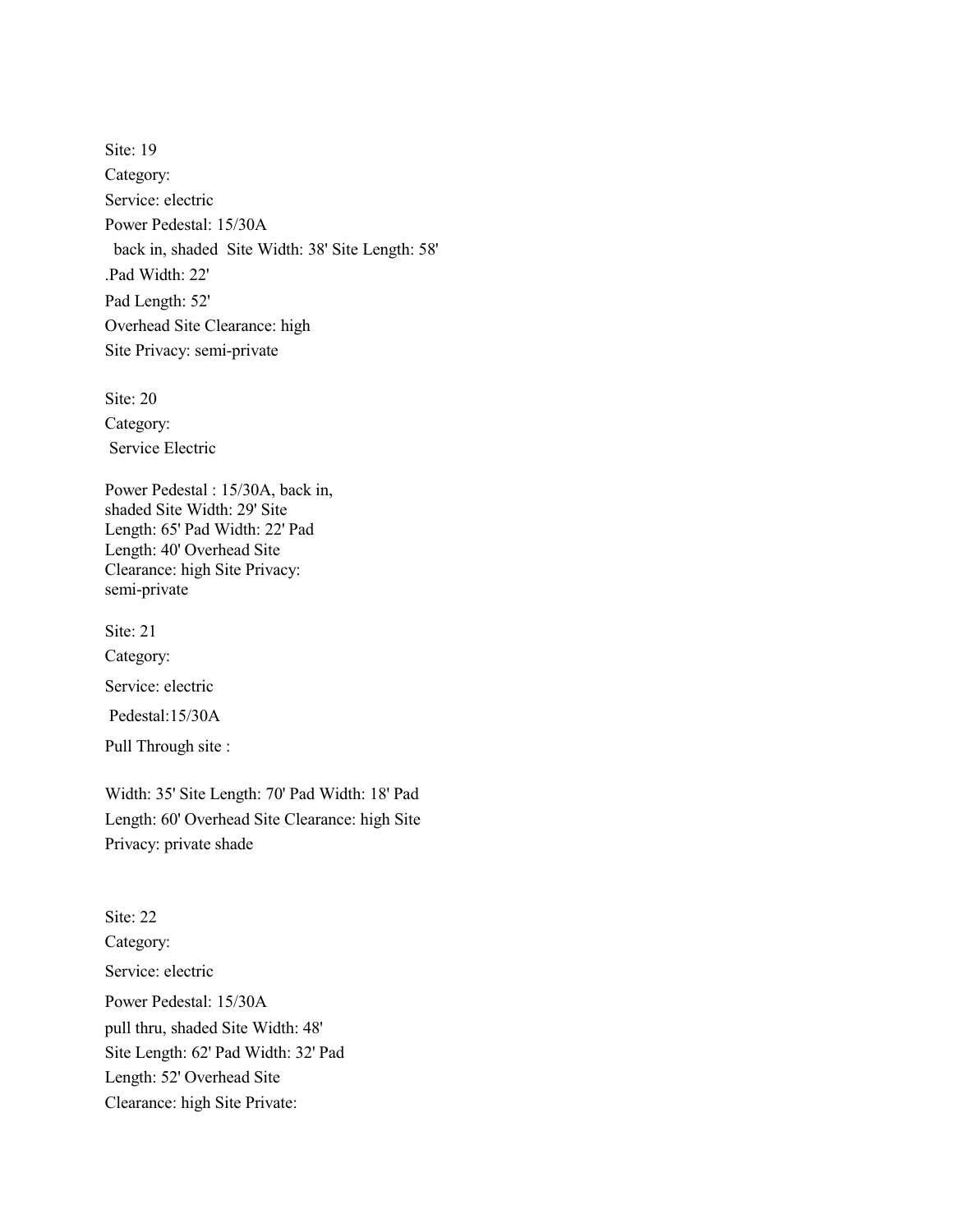Site: 23 Category Service: electric Power Pedestal: 15/30/50A, Back in Site Width: 30' Site Length: 56' Pad Width: 24' Pad Length: 35' Overhead Site Clearance: high Site Private

Site: 24 Category Service:electric Power Pedestal: 15/30A back in, shaded Site Width: 30' Site Length: 55' Pad Width: 24' Pad Length: 38' Overhead Site Clearance: high Site: private

Site: 25 Category: Service: electric Power Pedestal:15/30A

pull thru, shaded Site Width: 46' Site Length: 65' Pad Width: 20' Pad Length: 60' Overhead Site Clearance: high, Site Private

Site: 26 Category: Service: electric Power Pedestal:15/30A

pull thru, shaded Site Width: 40' Site Length: 62' Pad Width: 19' Pad Length: 50' Overhead Site Clearance: high Site private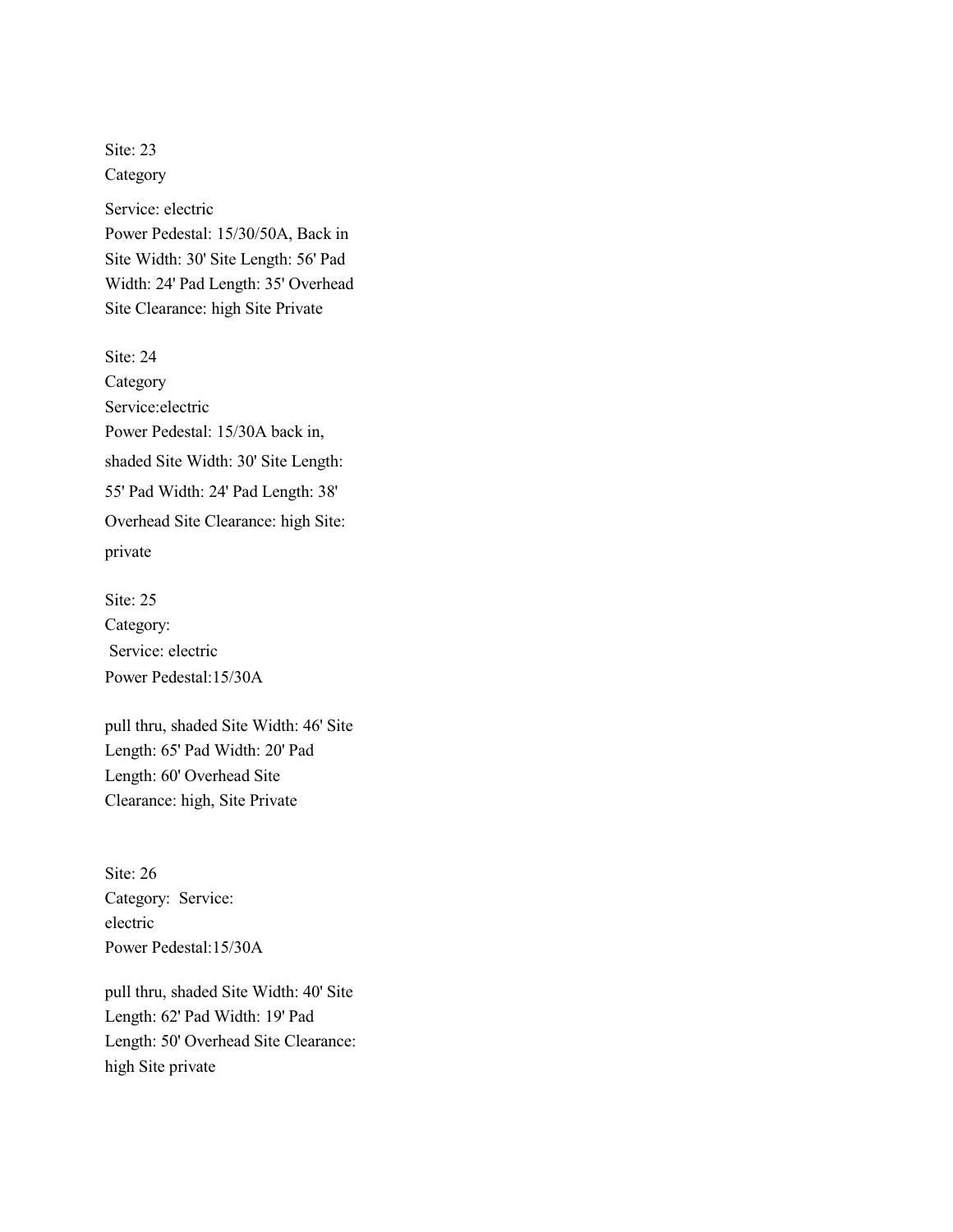Site: 27 Category: Service: electric Power Pedestal: 15/30A back in, shaded Site Width: 34' Site Length: 42' Pad Width: 24' Pad Length: 40' Overhead Site Clearance: high, Site Private

Site: 28 Category: Service: electric Power Pedestal: 15/30A back in, shaded Site Width: 28' Site Length: 70' Pad Width: 24' Pad Length: 50' Overhead Site Clearance: high Site Privacy: private

Site: 29 Category: Service: electric Power Pedestal: 15/30A pull thru, shaded Site Width: 30' Site Length: 72' Pad Width: 18' Pad Length: 60' Overhead Site Clearance: High,Site private

Site: 30 Category: service electric Power Pedestal: 15/30A pull through,shaded site Width: 40' Site Length: 85' Pad Width: 14' Pad Length: 60' Overhead Site Clearance: high, Site private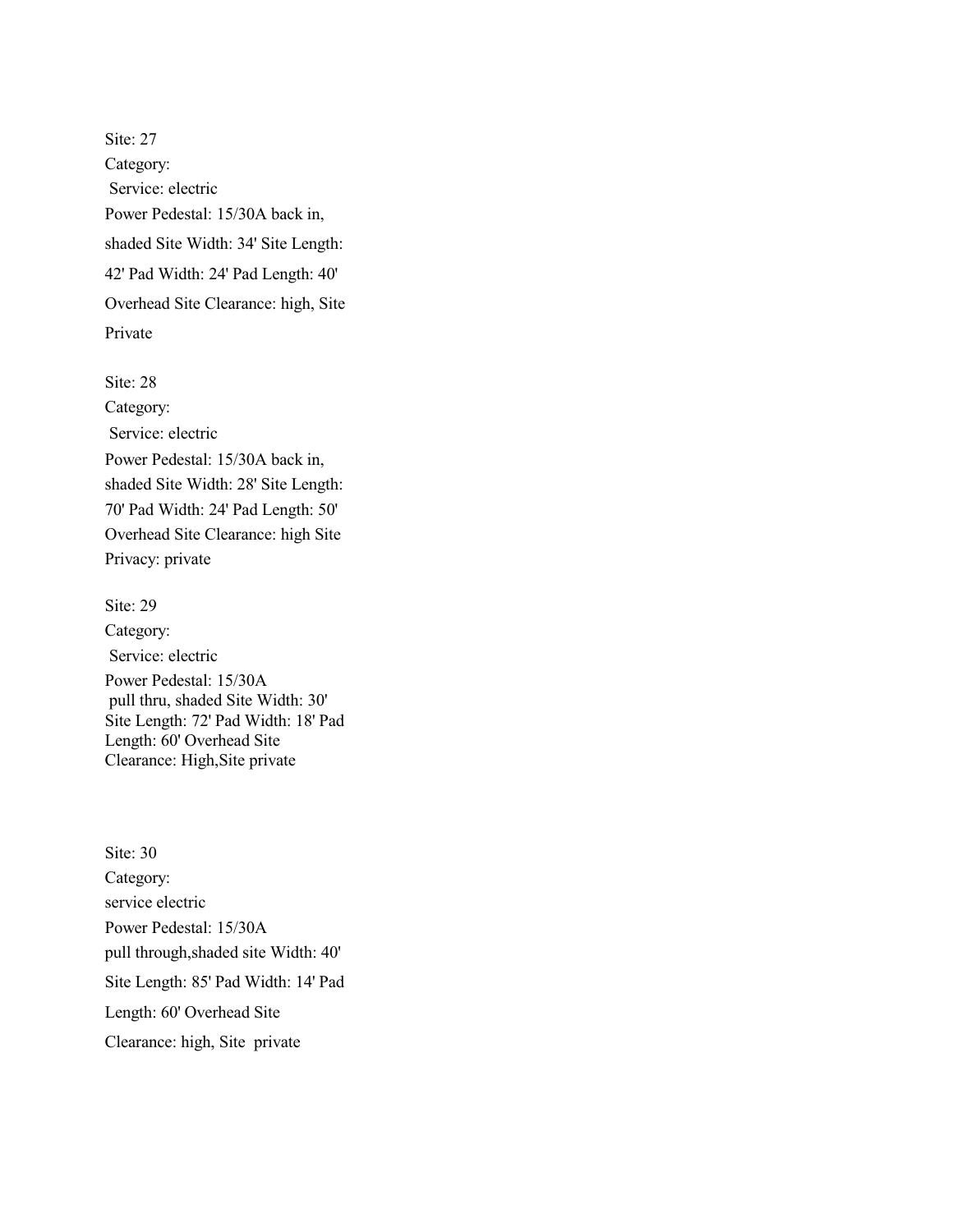Site: 31 Category: Service electric powerPedestal: 15/30A back in, shaded Site Width: 34' Site Length: 40' Pad Width: 18' Pad Length: 32' Overhead Site Clearance: high Site Private

Site: 32 Category: Service::electric Power Pedestal: 15/30A

pull thru, shaded Site Width: 54' Site Length: 60' Pad Width: 18' Pad Length: 52' Overhead Site Clearance: high Site : private

Site: 33 Category

Service Electic

Power Pedestal:15/30A Allowed Equipment: up to 25' Description: 30A, back in, shaded Site Width: 40' Site Length: 34' Pad Width: 20' Pad Length: 28' Overhead Site Clearance: high Site: private

Site: 34 Category: Service: electric Power Pedestal: 15/30A Allowed Equipment: max Description: 30A, back in, shaded Site Width: 30' Site Length: 84' Pad Width: 24' Pad Length: 55' Site Private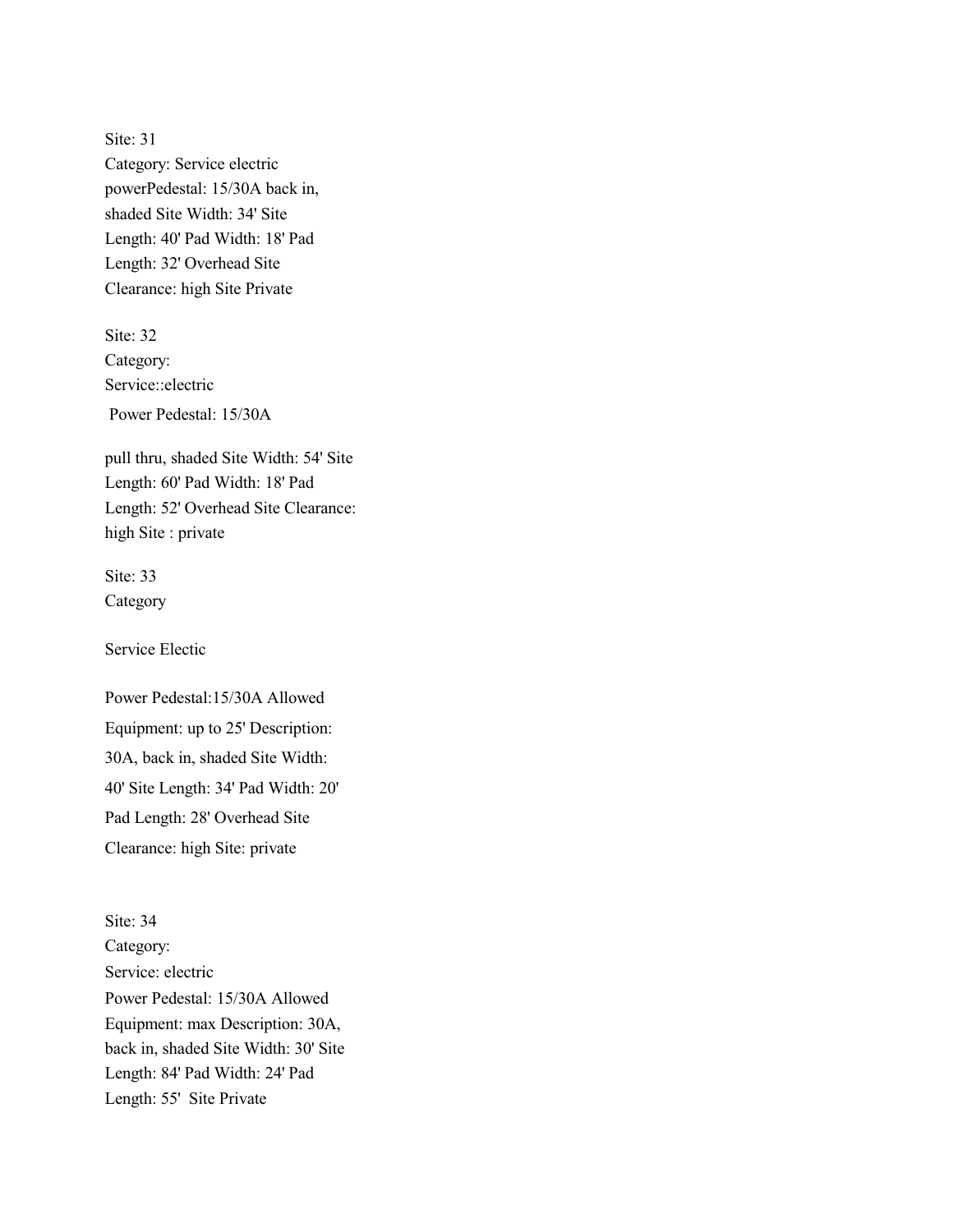Site: 35 Category: Service: electric Power Pedestal:15/30A Allowed Equipment: max Description: 30A, pull thru, shaded Site Width: 40' Site Length: 92' Pad Width: 20' Pad Length: 80' Overhead Site Clearance: high Site Privacy: private

Site: 36 Category: Service: electric Power Pedestal:15/30A Allowed Equipment: max Description: 30A, pull thru, shaded Site Width: 70' Site Length: 100' Pad Width: 16' Pad Length: 72' Overhead Site Clearance: high Site Private

Site: 37 Category: Service::electric Power Pedestal: 15/30A Allowed Equipment: max Description: 30A, back in, shaded Site Width: 36' Site Length: 62' Pad Width: 26' Pad Length: 42' site : private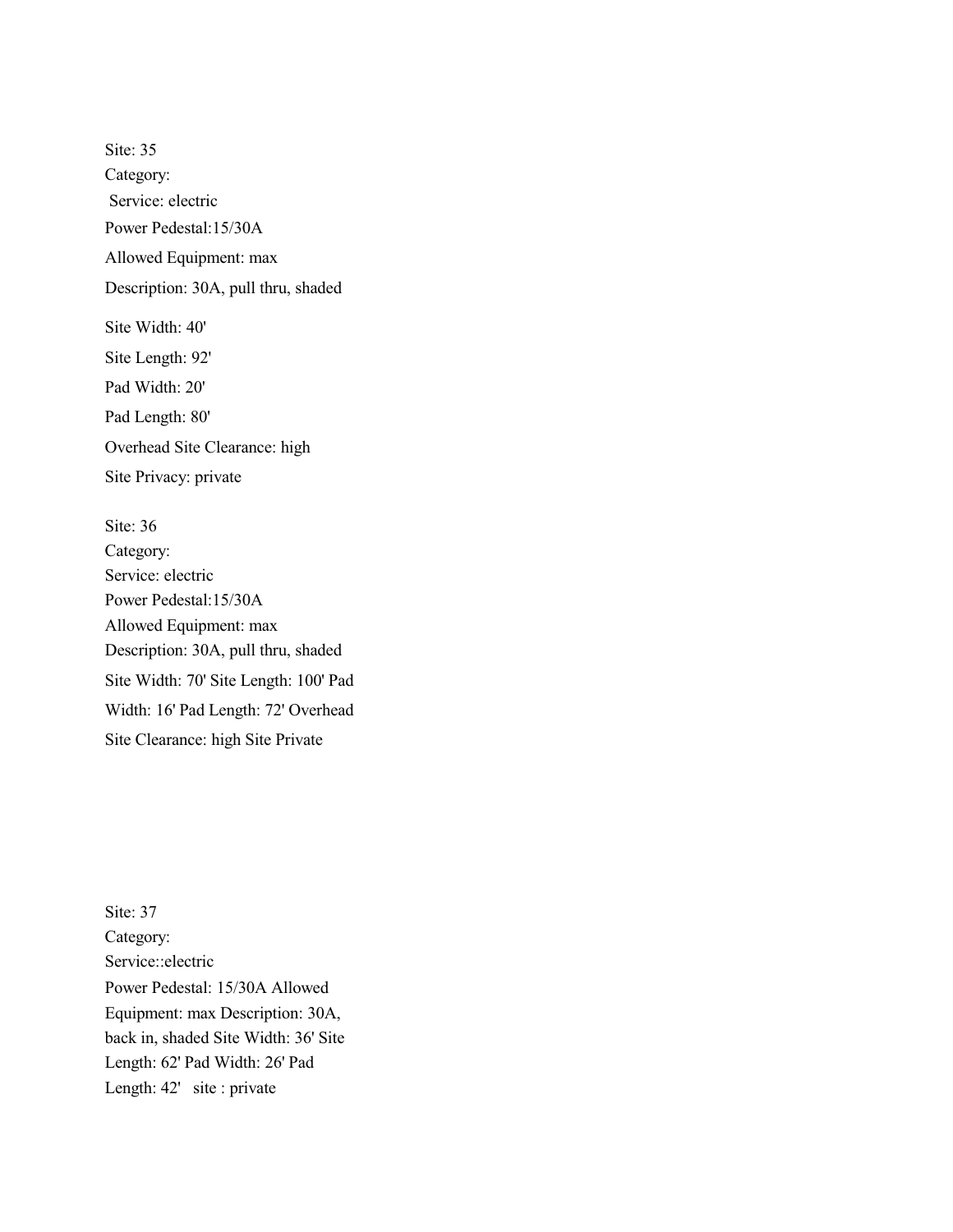Site: 38 Category: Service: electric Power Pedestal: 15/30A Allowed Equipment: max Description: 30A, back in, shaded Site Width: 40' Site Length: 60' Pad Width: 24' Pad Length: 44' Overhead Site Clearance:high Site Privacy: private

Site: 39 Category: Service:electric Power Pedestal: 15/30/50A Allowed Equipment: max Description: 50A upgrade, pull thru, shaded Site Width: 38' Site Length: 60' Pad Width: 16' Pad Length: 46' Overhead Site Clearance: high Site Privacy: private

Site: 40A Category: Service:electric Power Pedestal: 15/30A Allowed Equipment: max Description: 30A, back in, double site, shaded Site Width: 36' Site Length: 42' Pad Width: 16' Pad Length: 33' Overhead Site Clearance: high Site Privacy: private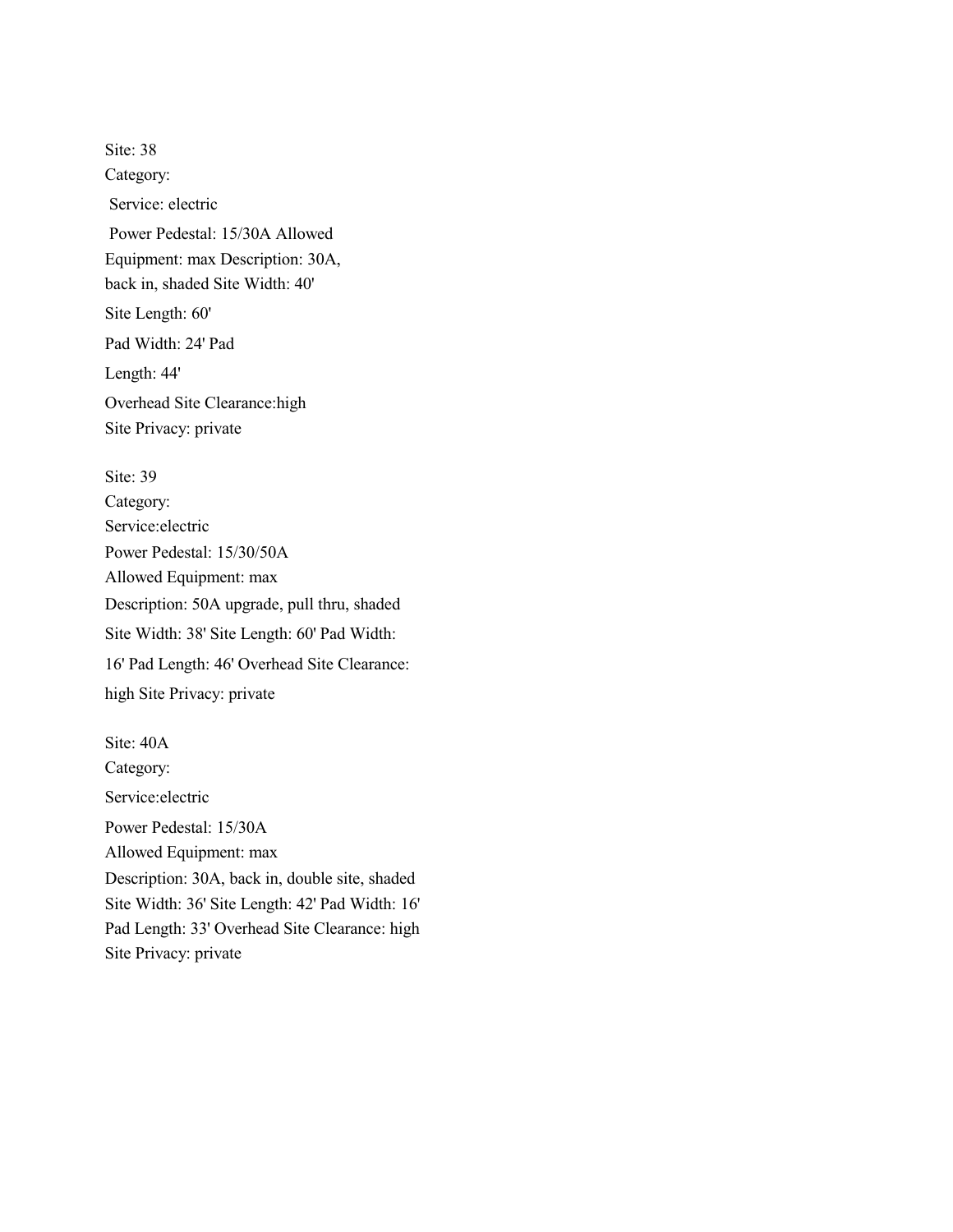Site: 40B Category: Service: electric Power Pedestal: 15/30A Allowed Equipment: max Description: 30A, back in, shaded Site Width: 36' Site Length: 42' Pad Width: 16' Pad Length: 33' Overhead Site Clearance: high Site Privacy: privacy Site: 41 Category: Service: electric Power Pedestal: 15/30/50A Allowed Equipment: max Description: 50A upgrade, back in, shaded Site Width: 45' Site Length: 58' Pad Width: 24' Pad

Length: 42' Overhead Site Clearance: high Site Privacy: private

Site: 42 Category: Service: electric Power Pedestal: 15/30A Allowed Equipment: max Description: 30A, back in, shaded, Site Width: 42' Site Length: 33' Pad Width: 24' Pad Length: 33' Overhead Site Clearance: high Site Privacy: semi private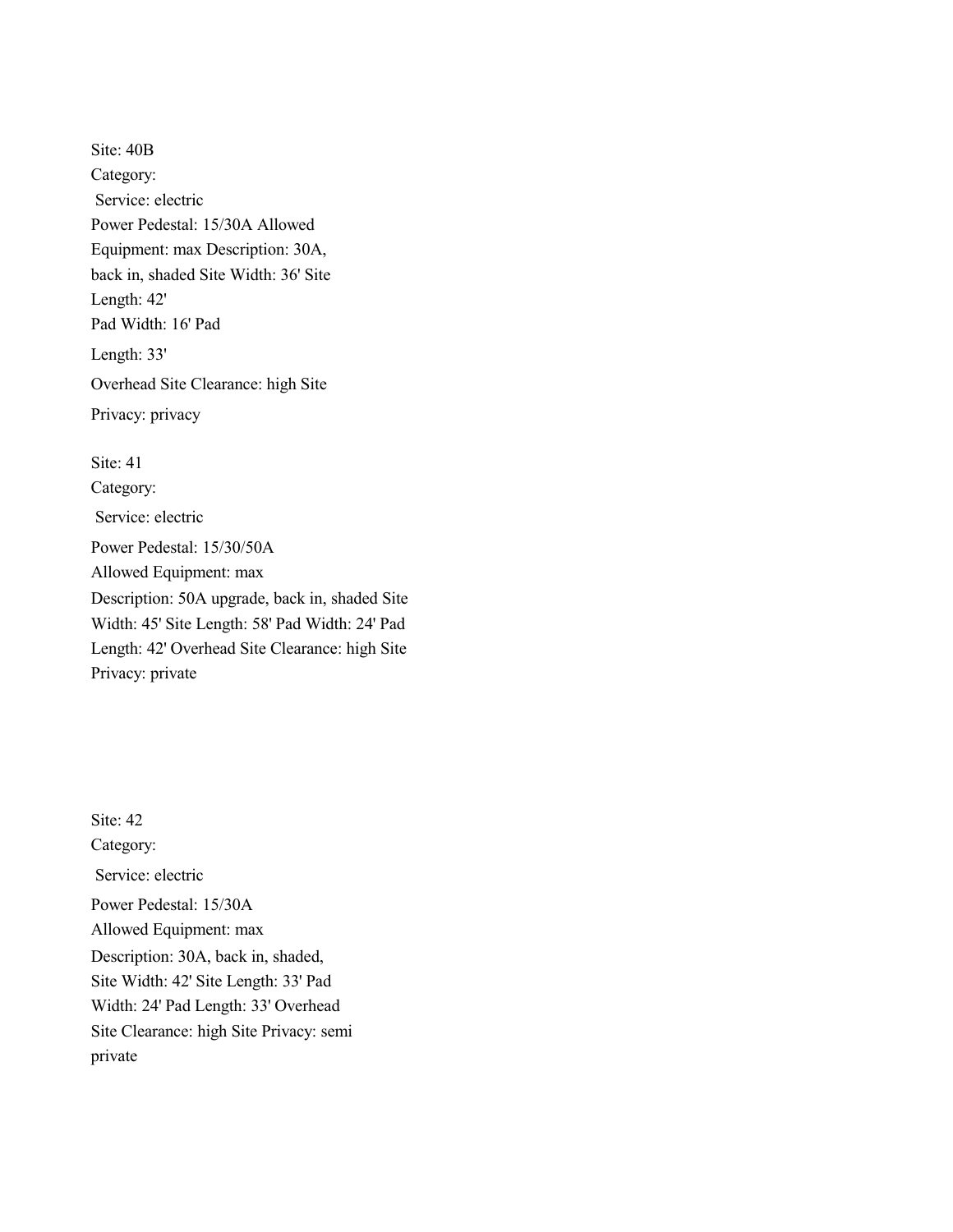Site: 43 Category: Service electric Power Pedestal: 15/30A Allowed Equipment: max Description: 30A, back in, shaded, Site Width: 36' Site Length: 58' Pad Width: 22' Pad Length: 35' Overhead Site Clearance: high Site Privacy: semi private

Site: 44 Category: Service :electric Power Pedestal: 15/30A Allowed Equipment: max Description: 30A, back in, shaded, Site Width: 41' Site Length: 51' Pad Width: 20' Pad Length: 38' Overhead Site Clearance: high Site Privacy: semi private

Site: 45 Category: Service: electric Power Pedestal: 15/30A Allowed Equipment: up to 25' Description: 30A , back in, shaded Site Width: 33' Site Length: 58' Pad Width: 16' Pad Length: 58' Overhead Site Clearance: high Site Privacy: private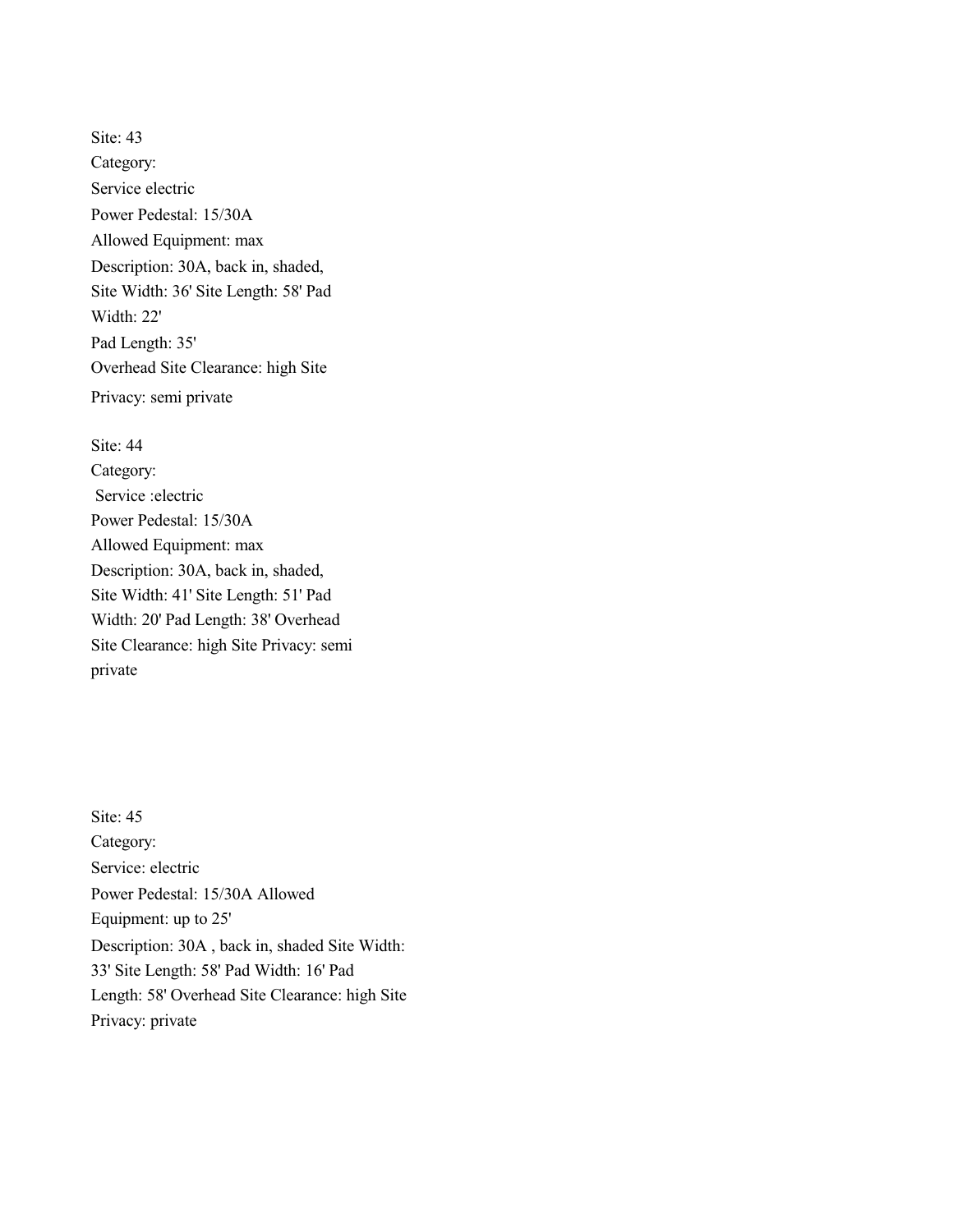Site: 46 Category: Service: electric Power Pedestal: 15/30A Allowed Equipment: max Description: 30A, back in, shaded Site Width: 40' Site Length: 65' Pad Width: 18' Pad Length: 50' Overhead Site Clearance: high Site Private

Site: 47 Category: Service: electric Power Pedestal: 15/30A Allowed Equipment: up to 25' Description: 30A, back in, shaded Site Width: 22' Site Length: 44' Pad Width: 20' Pad Length: 30 Overhead Site Clearance: high Site: private

Site: 48 Category: Service: electric Power Pedestal: 15/30A Allowed Equipment: max Description: 30A, back in, shaded Site Width: 30' Site Length: 60' Pad Width: 18' Pad Length: 40' Overhead Site Private

Site: 49 Category: Service: electric Power Pedestal: 15/30A Allowed Equipment: max Description: 30A, back in, shaded Site Width: 18' Site Length: 45' Pad Width: 14' Pad Length: 35' Overhead Site Clearance: high Site Privacy: private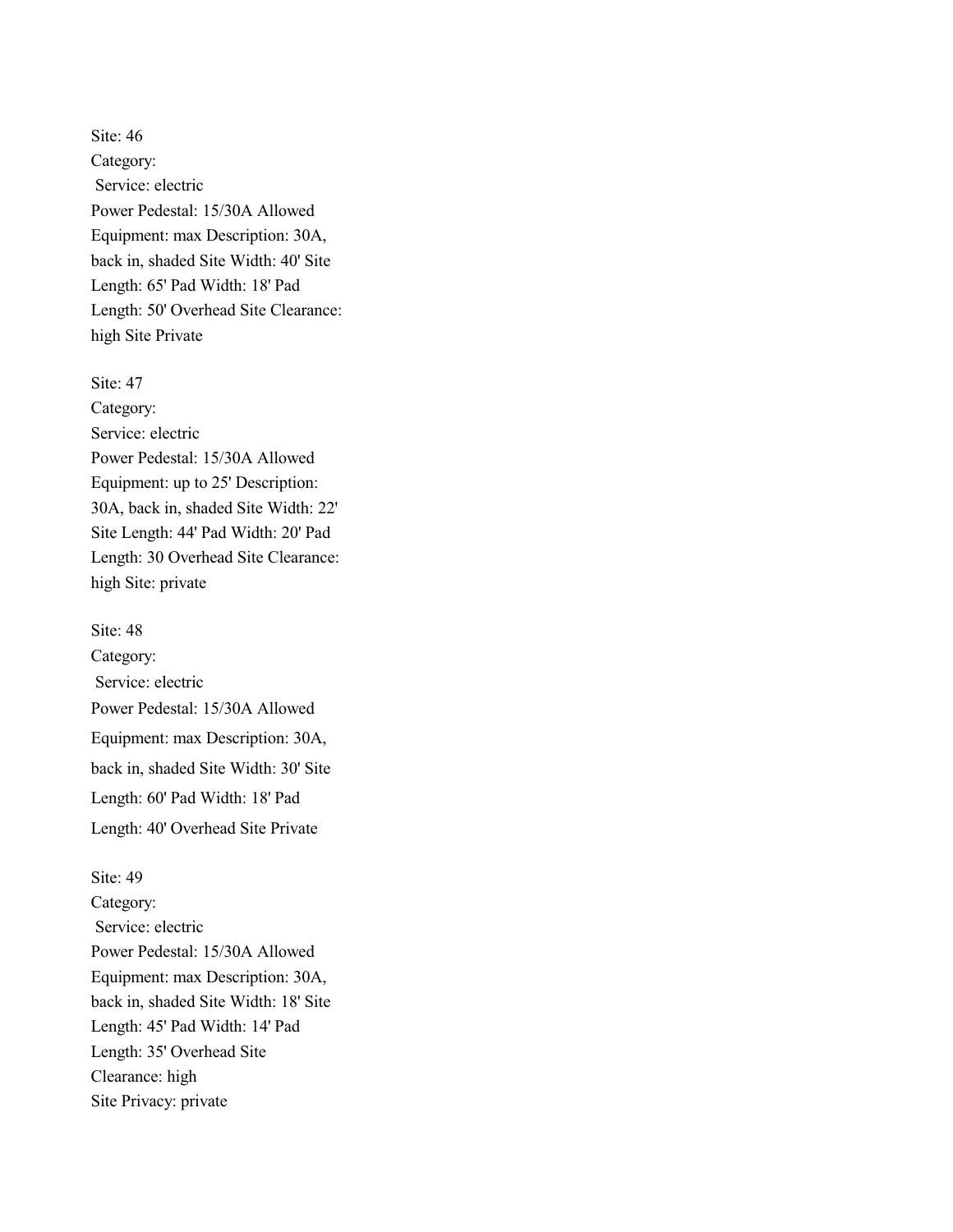Site: 50A Category: Service: electric Power Pedestal: 15/30A Allowed Equipment: max Description: 30A, back in, shaded Site Width: 37' Site Length: 50' Pad Width: 20' Pad Length: 44' Overhead Site Clearance: high Site Privacy: open; double site

Site: 50B

Category:

Service: electric

Power Pedestal: 15/30A Allowed Equipment: max Description: 30A, back in, shaded Site Width: 36' Site Length: 50' Pad Width: 20' Pad Length: 42' Overhead Site Clearance: high Site Privacy: open; double site

Site: 51 Category: Service: electric Power Pedestal: 15/30A Allowed Equipment: up to 25' Description: 30A, back in, shaded Site Width: 20' Site Length: 40' Pad Width: 10' Pad Length: 24' Overhead Site Clearance: high Site Privacy: semi private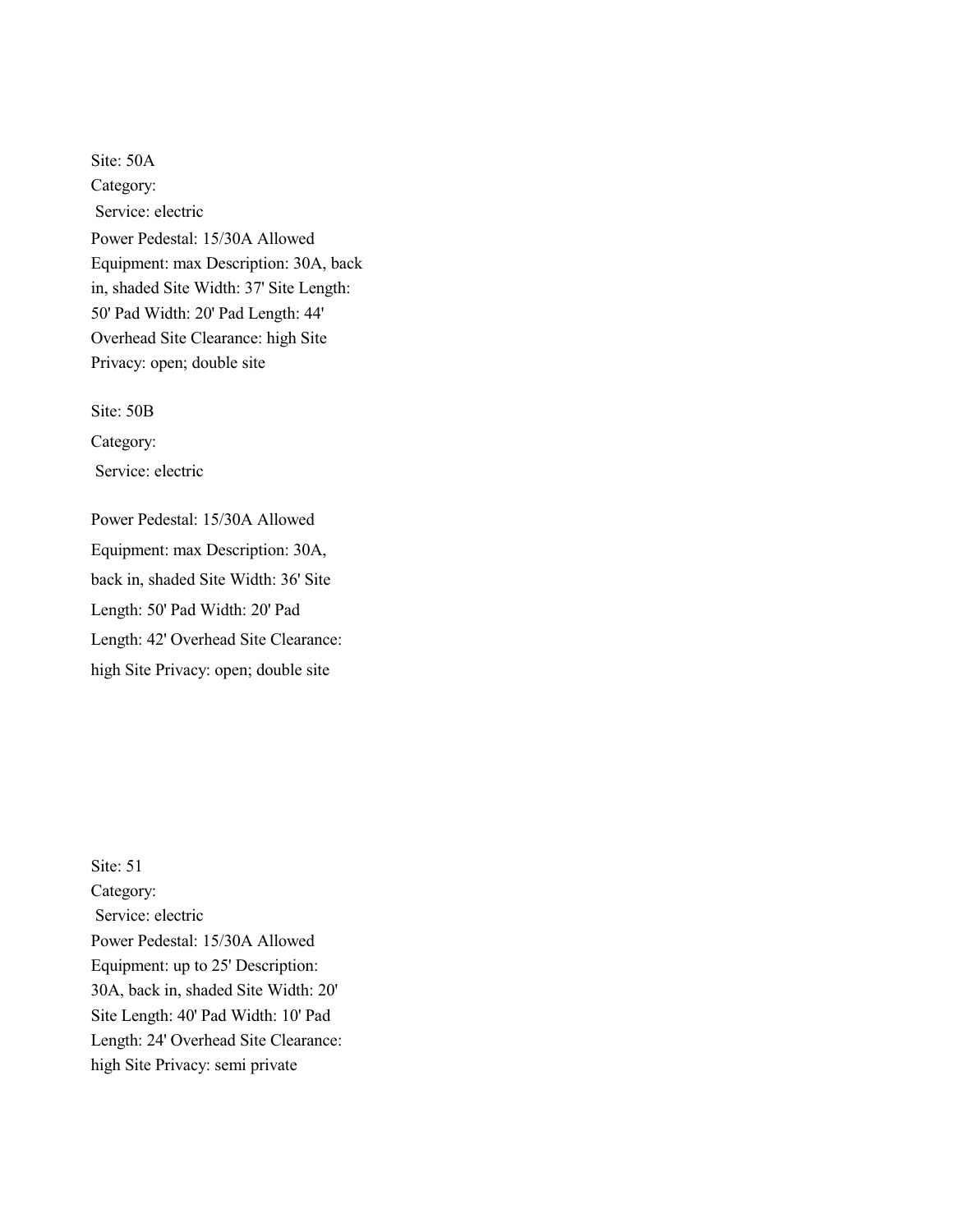Site: 52 Category: Service: electric Power Pedestal: 15/30A Allowed Equipment: max Description: 30A, pull thru, shaded Site Width: 50' Site Length: 66' Pad Width: 22' Pad Length: 66' Site semi private Site: 53

Category: Service: electric Power Pedestal: 15/30A Allowed Equipment: max Description: 30A, back in, partial shade Site Width: 48' Site Length: 43' Pad Width: 24' Pad Length: 43' Overhead Site Clearance: high Site : semi private

Site: 54 Category: Service: electric Power Pedestal: 15/30A Allowed Equipment: up to 25' Description: 30A, back in, shaded Site Width: 28' Site Length: 46' Pad Width: 16' Pad Length: 30' Site Private

Site: 55 Category: Service: electric Power Pedestal: 15/30A Allowed Equipment: max Description: 30A, back in, partial shade Site Width: 44' Site Length: 56' Pad Width: 24' Pad Length: 52' Site Privacy: private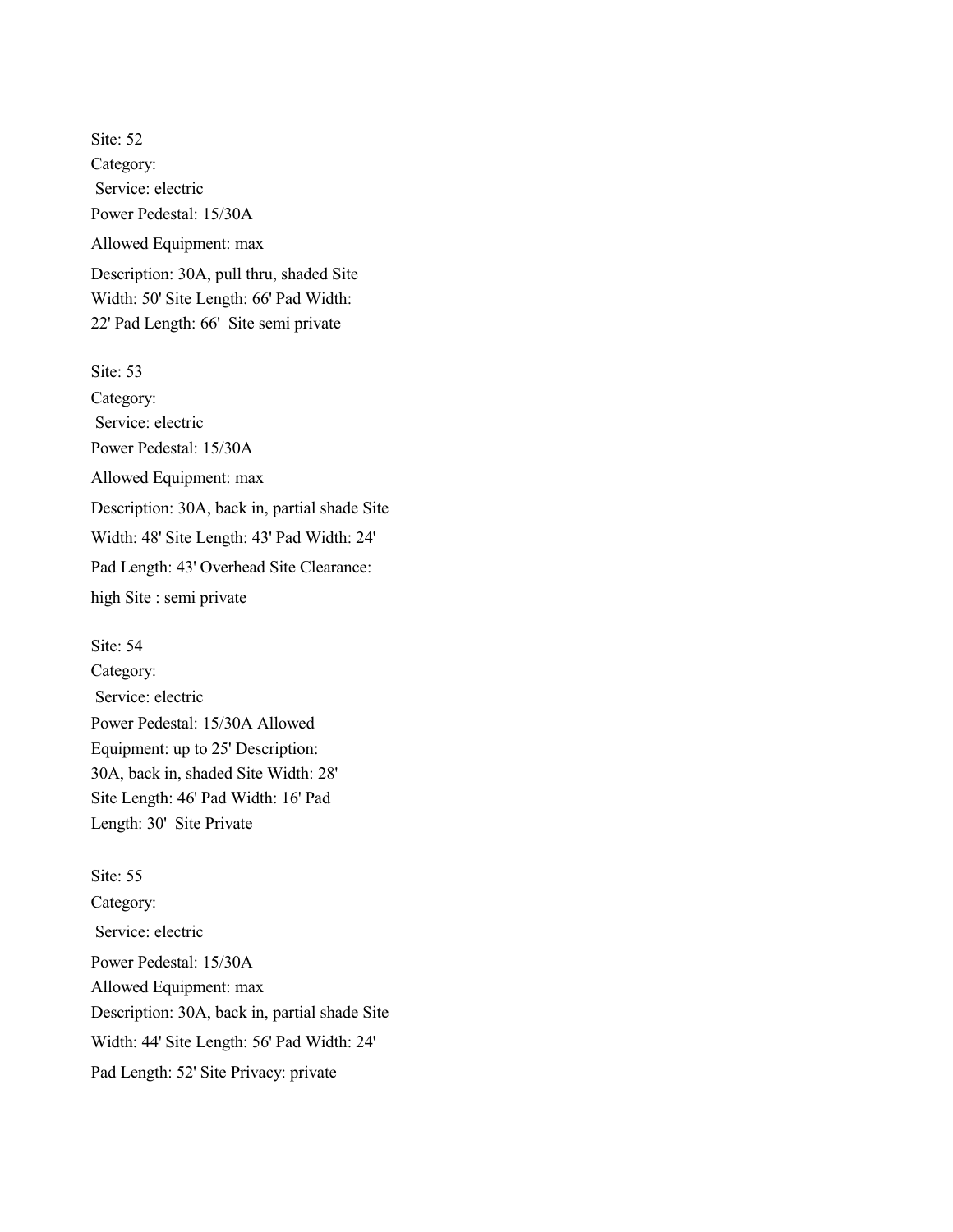Site: 56 Category: Service: Non electric Power Pedestal: N/A Allowed Equipment: up to 32' RV Description: non power, back in, shaded Site Width: 18' Site Length: 76' Pad Width: 12' Pad Length: 32' Overhead Site Clearance: high Site Privacy: semi private

Site: 57

Category: Service: non-electric Power Pedestal: N/A Allowed Equipment: up to 32' RV Description: 30A, back in, shade Site Width: 29' Site Length: 62' Pad Width: 18' Pad Length: 32' Overhead Site Clearance: high Site Privacy: semi private

Site: 58

Category: Service: electric Power Pedestal: 15/30A Allowed Equipment: up to 32' RV Description: 30A, back in, open/minimal shade Site Width: 22' Site Length: 62' Pad Width: 20' Pad Length: 32' Overhead Site Clearance: open Site Privacy: semi private- open